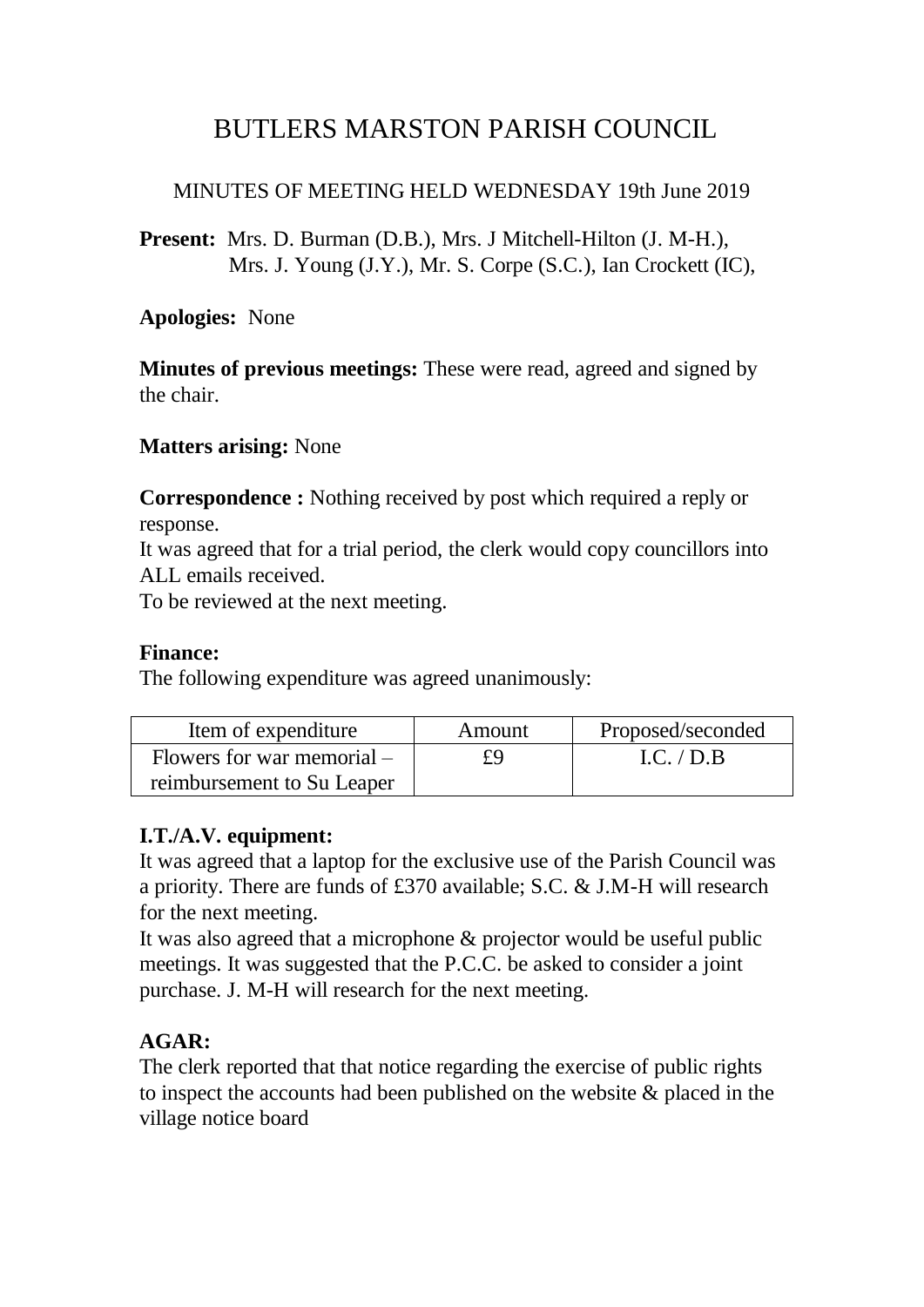## **Road markings B4451/junction of Fish Lane & b4451/school bus pick up & drop off:**

It was agreed that the clerk should contact W.C.C. to enquire what the procedure is for making formal request  $\&$  to arrange a site visit with W.C.C. highways department, on a Wednesday if possible.

#### **Pavement resurfacing:**

The clerk will contact W.C.C. about the poor standard of the recent resurfacing work.

## **Hedgerow on the main road (former school site):**

The clerk reported that the hedge had been trimmed back. D.B. would speak with Mr. Prickett who had raised the matter.

The overhanging hedge next to the bus stop was discussed. The clerk will liaise with Orbit housing to see if they can arrange for the hedge to be cut back.

It was suggested that a group of volunteers could be set up to carry out such works in future. The clerk will check with the Parish Council's insurers about public liability cover.

## **Social media policy:**

Some Parish Councils do have a Facebook page; it was agreed that one would be useful, possible a noticeboard for the Parish Council to keep villagers residents better informed.

A policy/protocol would be required; the clerk will check if W.A.L.C. has any relevant publications/information.

## **E-mail addresses:**

It was agreed that "dedicated" email addresses for the clerk and chair should be set up. J M-H will research linking these to the village website. All councillors agreed to have their email addresses/addresses/land line 'phone numbers included as part of the information about Parish Councillors on the website & village noticeboard.

## **WALC site log on details:**

The clerk gave details of user name & password.

## **Action points/minutes of meetings deadlines:**

It was agreed that a note of agreed action points would be appended to the minutes.

It was agreed that draft minutes would be distributed within two weeks of a meeting.

## **Neighbourhood plans/SDC guidance:**

The clerk will liaise with S.D.C. to arrange for a speaker to attend a future meeting.